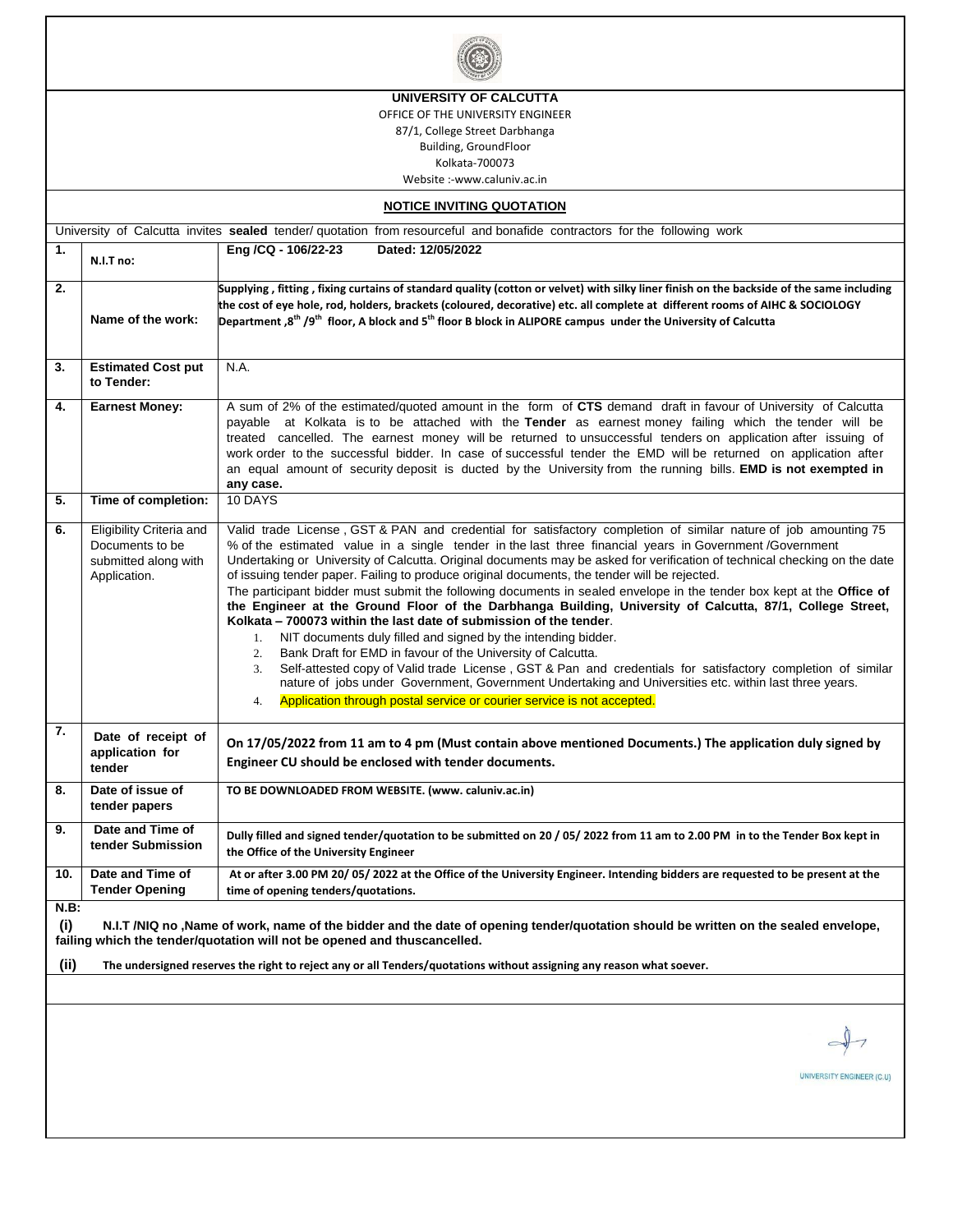

## UNIVERSITY OF CALCUTTA

**Name of the work - Supplying , fitting , fixing curtains of standard quality (cotton or velvet) with silky liner finish on the backside of the same including the cost of eye hole, rod, holders, brackets (coloured, decorative) etc. all complete at different rooms of AIHC & SOCIOLOGY Department ,8th /9th floor, A block and 5th floor B block in ALIPORE campus under the University of Calcutta**

**N.I.T no: Eng /CQ - 106/22-23 Dated: 12/05/2022**

**Estimated cost Put to Tender:-** N.A.

**Name of Agency:-**

**Address of Agency:-**

**Amount quoted by the Agency: Rs. . . . . . . . . . . . . . . . . . . . . (In wards) . . . . . . . . . . . . . . . . . . . .** 

**Signature of the Agency with date & stamp:-**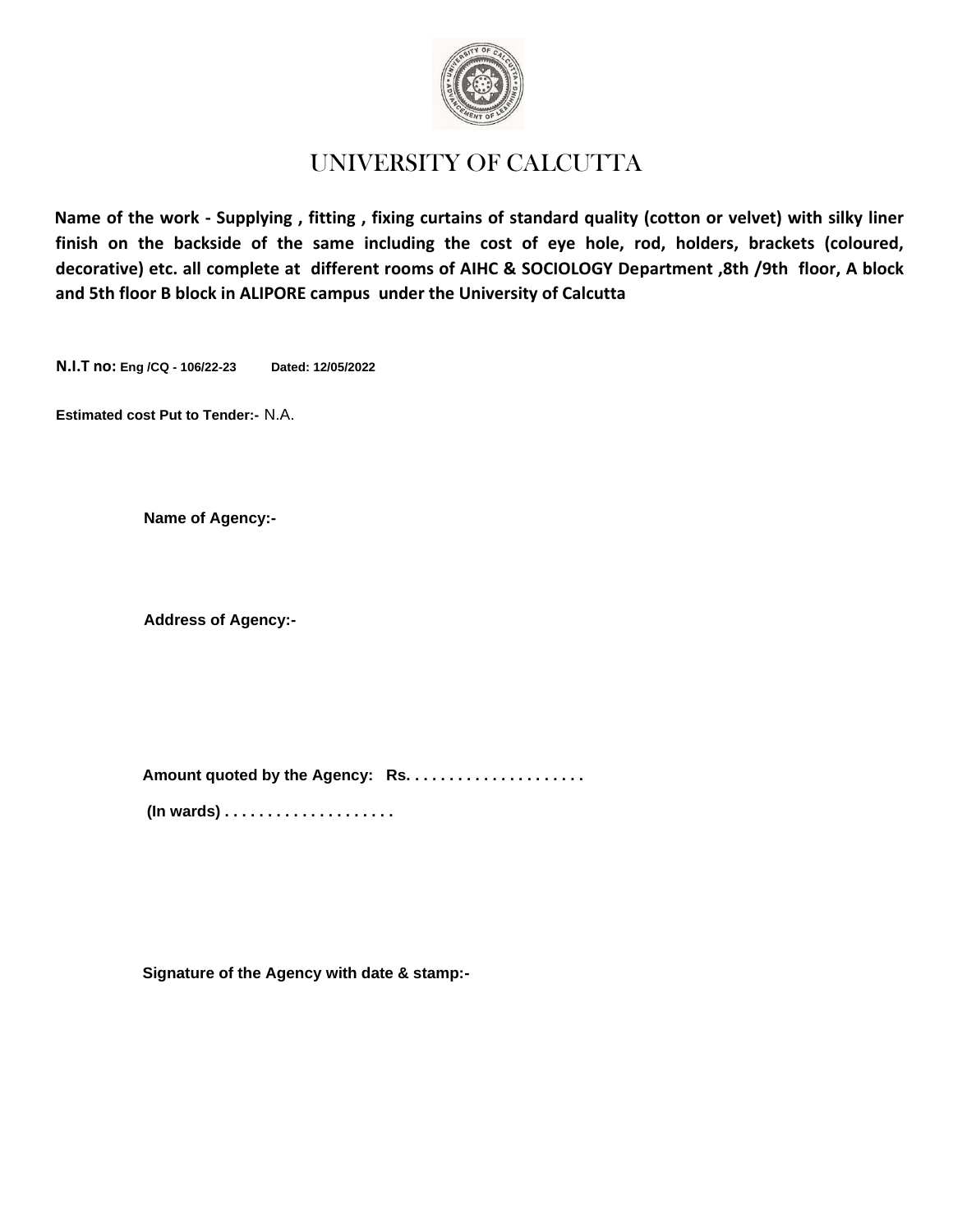

# UNIVERSITY OF CALCUTTA

**N.IT no : Eng /CQ - 106/22-23 Dated: 12/05/2022**

## **GENERAL TERMS AND CONDITION**

- **1.** Eligible Tenders will have to download the tender papers from the website & drop the filled tender papers signed with seal and date at every page along with copy of Valid Trade license's, GST & PAN and Credential for satisfactory completion of similar nature of job amounting to at least seventy five percent of the job value in a single tender from any Government, Govt. undertaking or University of Calcutta in the last three financial yearin sealed envelope in the Tender box kept in the Office of the undersigned with in the specified time mentioned in the NITwhich will be opened by the undersigned or by his representative with in **the specified time and date mentioned in the NIT The tendered must write the name of the work , NIT no , the date of opening and name of the bidder on the envelop failing which the tender will not be opened thus will be treated as cancelled.**
- **2.** The rate should be quoted after inspection of the site and inclusive of all incidental charges i.e. freight, insurances, labour insurances, handling charges, necessary government taxes, duties etc as well as the Water, Electricity charges which are to be paid as per rules .
- **3.** The contractor shall be responsible to ensure compliance with the provision of minimum wages act 1948 as modified up to date and the rules made in respect of any employees, employed by the contractor directly or through the petty or subcontractor for the purpose of carrying this contract. The contractor shall be responsible for any damage, injury or loss caused by the work or workmen to any person, animal or material during the progress of work.
- **4.** Liquidated damage will be charged to the contractor if they fail to complete the work within the stipulated time, 0 .0 1 % p e r d a y t o a ma x i mu m l i mi t o f 1 0 % o f t h e c o n t r a c t v a l u e .

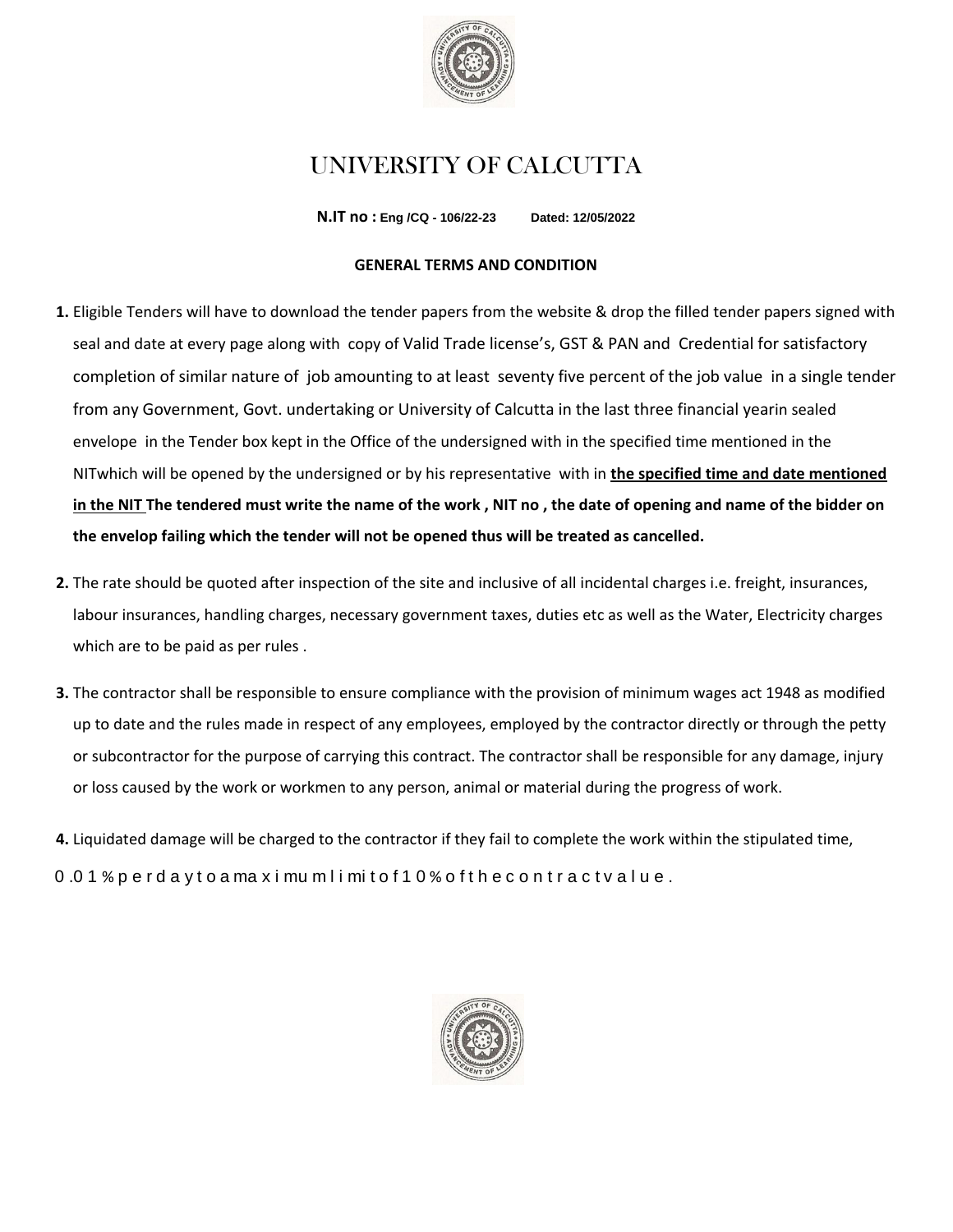- **5.** The allotted time for completion of the work as specified in the NIT from the date of receipt of work order .Time is the essence of this contract. Normally no time extension will be granted. In case of prayer for extension of time the University authority has the full right reserved to grant it or discard it.
- **6.** (a) The University authority will retain a sum amounting to 10% of the bill of the contract for a period of six months from the date of completion of work as **Security Deposit**. Which will be released after a period of six months from the date of completion of the work on application.
- **7.** A sum of 2% of the quoted amount in the form of CTS demand draft in favour of University of Calcutta payable at Kolkata is to be attached with the Tender as earnest money failing which the tender will be treated cancelled. The earnest money will be returned to unsuccessful tenders on application after issuing of work order to the successful bidder. In case of successful tenderers the EMD will be returned on application after an equal amount of security deposit is ducted by the University from the running bills. EMD is not exempted in any case.

#### **Amount:-Rs**

|                                | Dated / /2022 |  |
|--------------------------------|---------------|--|
| <b>Name of Issuing Bank:--</b> |               |  |

## **Branch** :-

- **8.** Work is to be carried out as per specification laid in the B.O.Q. or PWD specification as per instruction of the University Engineer or his representative.
- **9.** The materials brought to site for execution of the work should by no means be taken out of site without the permission of the Engineer C.U.
- **10.** The rates must be quoted in words in figure otherwise the tender will be cancelled.
- **11.** The University will not be bound to accept the lowest bidder.
- **12.** The University will not supply any materials to the contractor.
- **13.** The contractor will work under the strict supervision of the Engineer/ Sub-Assistant Engineer. The estimate given along with the tender are provisional payment will be made on the actual work done jointly measured by the Engineer or his representative (Sub-Assistant- Engineer) & the contractor or his representative. The contractor will have to submit bill in printed format in duplicate.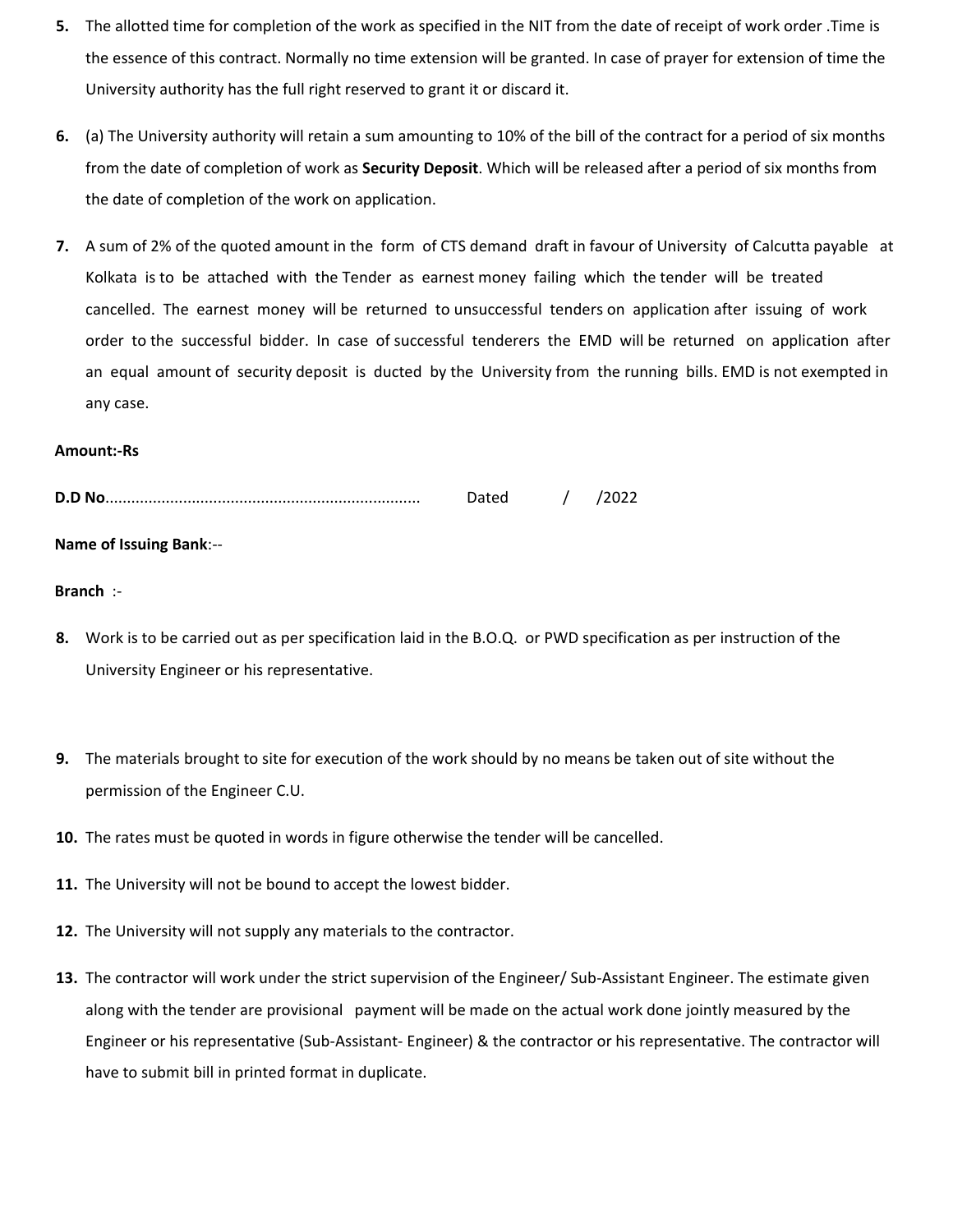- **14.** The contractor will have to take necessary instruction from the Engineer CU/ Sub-Assistant Engineer regarding the execution of work.
- **15.** De f e c t &l i a b i l i t y Pe r i o d :-Th e d e f e c t & l i a b i l i t y p e r i o d wi l l b e f o r a p e r i o d o f ma n u f a c t u r e r g u i d e l i n e , f r o m t h e d a t e o f c o mp l e t i o n o f t h e j o b . An y d e f e c t s p o i n t e d o u t d u r i n g t h i s p e r i o d h a s t o b e me n d g o o d b y t h e a g e n c y a t t h e i r o wn c o s t f a i ling which there tention money will be for feited.

Sd/-

University Engineer

Name of the Agency:

Address :-

**Signature of the Agency with date & stamp:-**